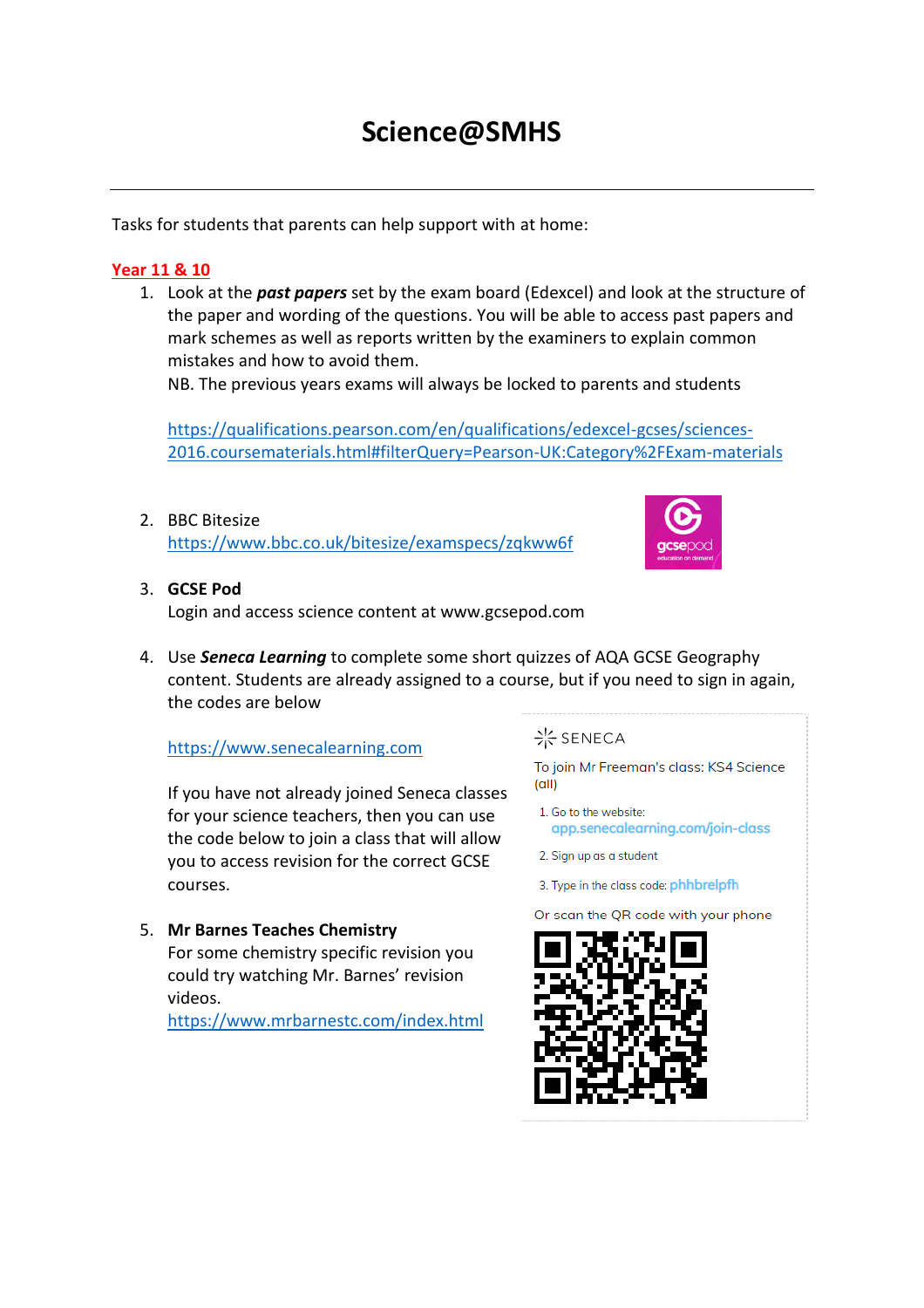## **Year 9: After Christmas you will have started GCSE work**

- 1. BBC Bitesize <https://www.bbc.co.uk/bitesize/examspecs/zqkww6f>
- 2. **GCSE Pod** Login and access science content at www.gcsepod.com



3. Use *Seneca Learning* to complete some short quizzes of AQA GCSE Geography content. Students are already assigned to a course, but if you need to sign in again, the codes are below

[https://www.senecalearning.com](https://www.senecalearning.com/)

If you have not already joined Seneca classes for your science teachers, then you can use the code below to join a class that will allow you to access revision for the correct GCSE courses.

#### - SENECA

To join Mr Freeman's class: KS4 Science  $(a||)$ 

- 1. Go to the website:
- app.senecalearning.com/join-class
- 2. Sign up as a student

3. Type in the class code: phhbrelpfh

Or scan the QR code with your phone



**Year 9: Before Christmas you will be working towards your end of KS3 tests**

- 1. BBC Bitesize <https://www.bbc.co.uk/bitesize/subjects/zng4d2p>
- 2. Use *Seneca Learning* to complete some short quizzes of AQA GCSE Geography content. Students are already assigned to a course, but if you need to sign in again, the codes are below

#### [https://www.senecalearning.com](https://www.senecalearning.com/)

If you have not already joined Seneca classes for your science teachers, then you can use the code below to join a class that will allow you to access revision for the correct GCSE courses.

#### **Year 9 topics**

Genetics and evolution Energy in reactions Electricity and magnetism

In addition to these topics you will need to revise all the topics covered in years 7 and 8.

#### - SENECA

To join Mr Freeman's class: KS3 Science  $(a||)$ 

- 1. Go to the website:
- app.senecalearning.com/join-class
- 2. Sign up as a student

3. Type in the class code: umkjo9l9vk

Or scan the QR code with your phone